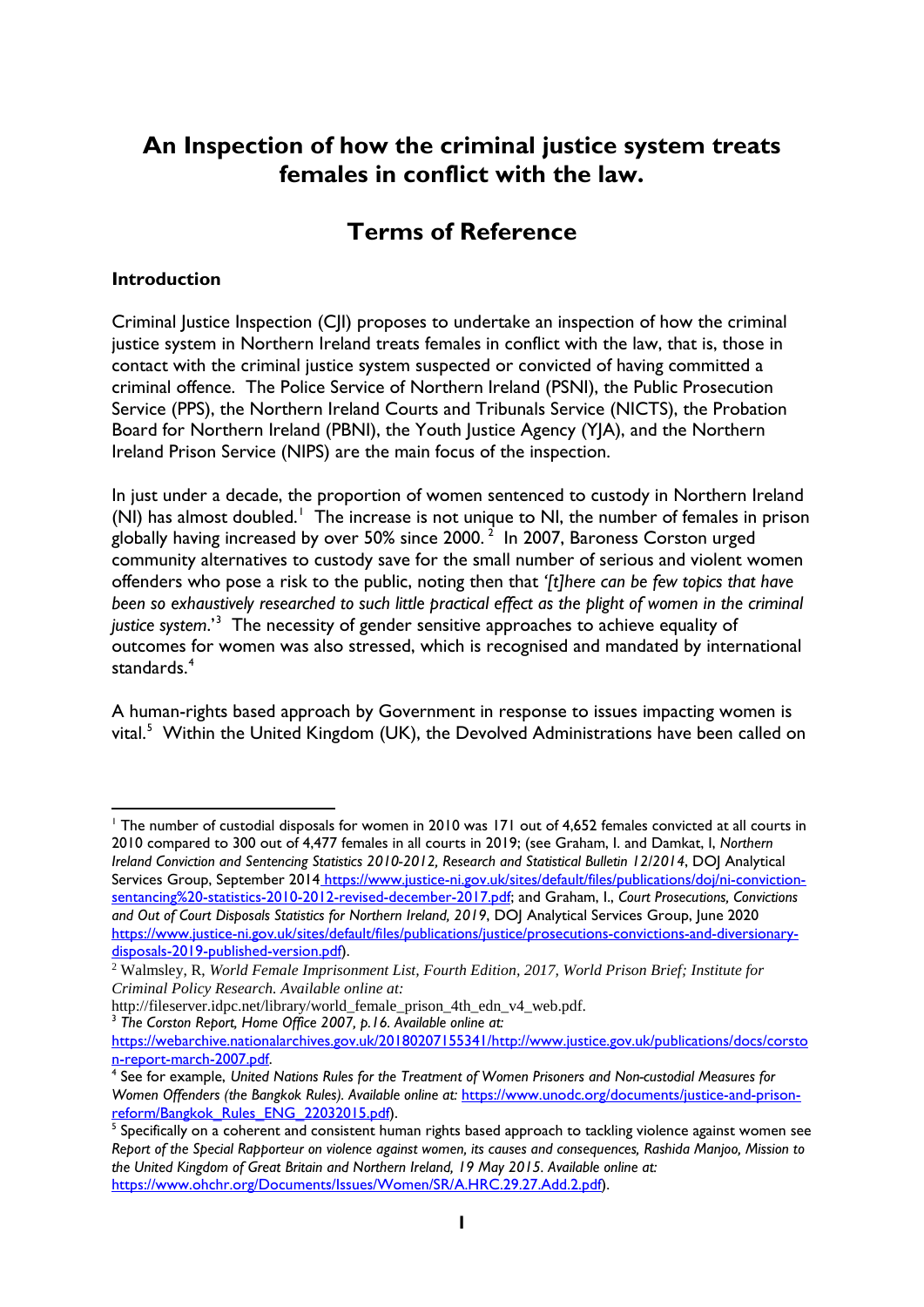specifically to produce female offender strategies. **[6](#page-1-0)** The Department of Justice (DoJ) Business Plan 2020-21 has committed to launch a consultation on a new strategy, its previous strategy having been the 'Reducing offending among women 2013-16.' [7](#page-1-1)

Within recommendations arising from her mission to the UK which included NI, the United Nations (UN) Special Rapporteur on violence against women called on the UK Government to:

- Establish specific safeguards to ensure that women's histories of victimization and abuse are taken into consideration when making decisions about incarceration, especially for non-violent crimes;<sup>[8](#page-1-2)</sup> and
- Implement fully the recommendations made by the Corston Report, including the call to replace the women's prison estate with small women-specific custodial units with appropriate and necessary service.<sup>[9](#page-1-3)</sup>

The Special Rapporteur was concerned more broadly about regressive measures across the UK, which included a shift away from gender specificity to gender neutrality, and austerity measures impacting gender sensitive services to address violence against women and other issues affecting them.

In NI, research by the Northern Ireland Association for the Care and Resettlement of Offenders (NIACRO) found that the community sector continued to provide a wealth of expertise and commitment to support women who offend. But the availability of services had been severely impacted by funding cuts.<sup>10</sup> This was considered a possible reason for increased women's imprisonment. Return of the Inspire Model as the 'cornerstone for community based support' was recommended. The Inspire Model, led by the PBNI and delivered with partner organisations, had been commended in a 2011 report by the Prison Review Team.<sup>[11](#page-1-5)</sup> Gender sensitive probation services will be an important focus for this inspection.

Among females, younger women and girls are a distinct group with particular needs. A contemporary account of the UN Convention on the Rights of the Child '*to guide States towards a holistic implementation of child justice systems that promote and protect children's rights*'

<span id="page-1-0"></span><sup>6</sup> Committee on the Elimination of Discrimination against Women, *Concluding observations on the eight periodic report of the United Kingdom of Great Britain and Northern Ireland*, 14 March 2019, at para. 58(a) and (b).

<span id="page-1-2"></span><span id="page-1-1"></span><sup>7</sup> https://www.justice-ni.gov.uk/sites/default/files/publications/justice/doj-corporate-business-plan-20\_0.pdf <sup>8</sup> See also the Farmer Review, which makes recommendations to support ways in which information on women's key relationships may be made available to inform decision-makers, liaison and diversion services, and courts (Lord Farmer, *The Importance of Strengthening Female Offenders' Family and other Relationships to Prevent Reoffending and Reduce Intergenerational Crime, Ministry of Justice, June 2019. Available online at:* [https://assets.publishing.service.gov.uk/government/uploads/system/uploads/attachment\\_data/file/809467/farmer](https://assets.publishing.service.gov.uk/government/uploads/system/uploads/attachment_data/file/809467/farmer-review-women.PDF)  $\frac{1}{2}$  [-review-women.PDF\)](https://assets.publishing.service.gov.uk/government/uploads/system/uploads/attachment_data/file/809467/farmer-review-women.PDF).<br><sup>[9](https://assets.publishing.service.gov.uk/government/uploads/system/uploads/attachment_data/file/809467/farmer-review-women.PDF)</sup> As above note 5, at para. 107 (c) (viii) and (ix)

<span id="page-1-3"></span>

<span id="page-1-4"></span><sup>&</sup>lt;sup>10</sup> Campbell, Kate, Transforming Lives: A study looking at the landscape of support for women who offend and ways to *move forward in Northern Ireland*, *NIACRO, Spring 2020. Available online at:* 

[https://www.niacro.co.uk/sites/default/files/publications/Transforming%20Lives%20K%20Campbell%20Spring%2](https://www.niacro.co.uk/sites/default/files/publications/Transforming%20Lives%20K%20Campbell%20Spring%202020.pdf)<br>02020.pdf.

<span id="page-1-5"></span><sup>&</sup>lt;sup>[11](https://www.niacro.co.uk/sites/default/files/publications/Transforming%20Lives%20K%20Campbell%20Spring%202020.pdf)</sup> PRT, Review of the Northern Ireland Prison Service: Conditions, management and oversight of all prisons, Prison *Review Team, Final Report, October 2011. Available online at:* https://www.justice-ni.gov.uk/publications/owersreview-northern-ireland-prison-service.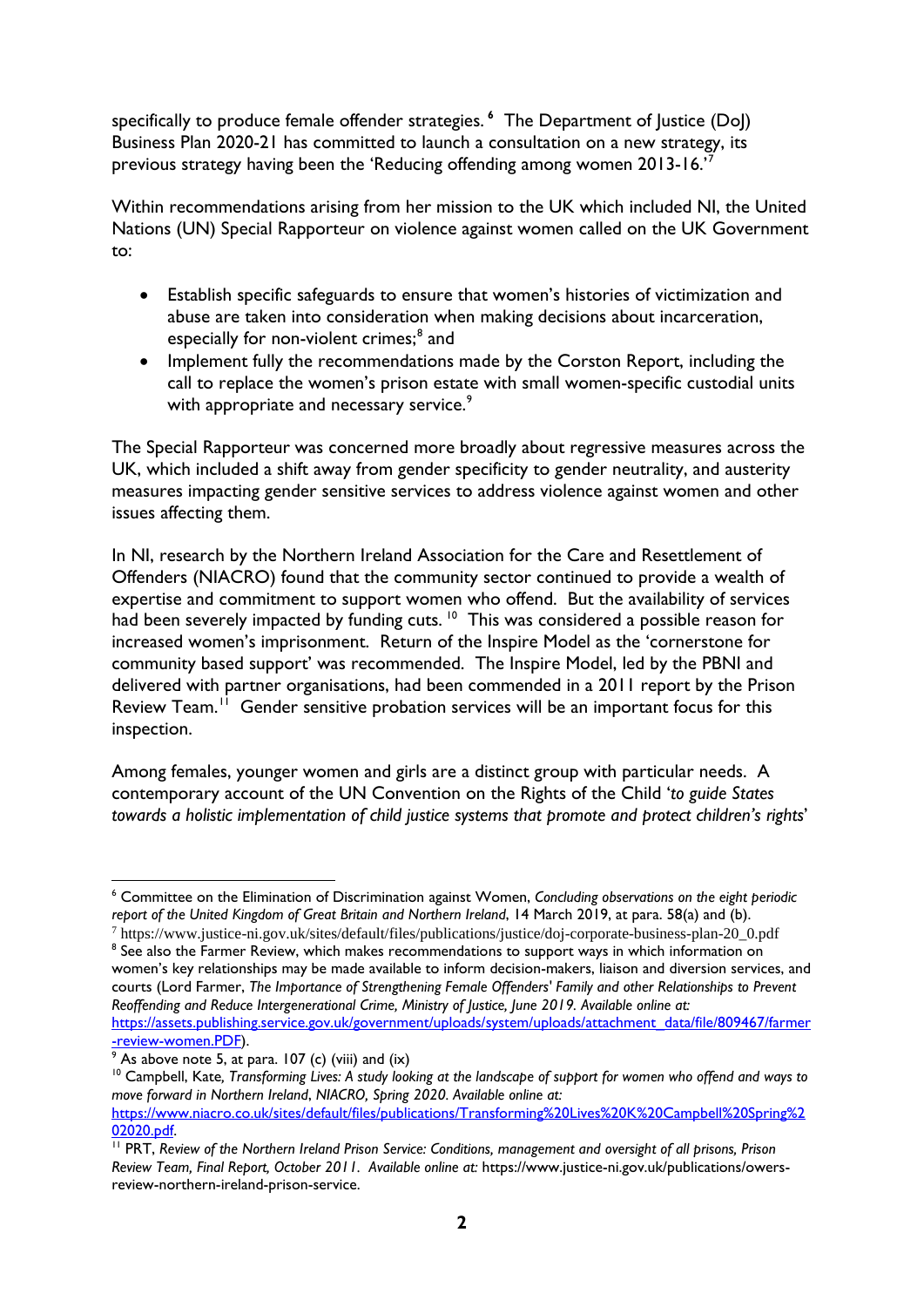has recently been published by the Committee on the Rights of the Child (CRC).<sup>12</sup> The importance of a prevention strategy, the scaling up of diversion, and continuation of child justice for those who turn 18 years during their time in the criminal justice system are among matters included. The CRC commended States that applied '…*the child justice system to persons aged 18 and older whether as a general rule or by way of exception. This approach is in keeping with the developmental and neuroscience evidence that shows that brain development continues into the early twenties*.'[13](#page-2-1) The inspection will be particularly interested in the criminal justice system response to this group of young women.

This is the first time CII has completed an inspection in this specific area. However, past inspections are relevant and will be taken into account as applicable; these include thematic and joint inspections relating to:

- females in detention, including on resettlement and the safety of prisoners;
- police custody;
- probation services;
- the youth justice system; and
- Inspections that have included consideration of females in conflict with the law as victims such as Child Sexual Exploitation and Modern Slavery and Human Trafficking.

### **Aims of the Inspection**

The broad aims of the Inspection are to:

- Examine the strategic approach, both justice-wide and in respect of the inspected agencies, to females in the criminal justice system including the extent of a human rights based and gender sensitive approach;
- Examine availability and use of gender informed opportunities for early intervention and diversion at the point of policing and prosecutorial decision-making including guidance and information made available to decision-makers;
- Examine availability and use of gender informed alternatives to custody for females in the formal criminal justice system including the quality of information made available to sentencers;
- Examine provision of gender sensitive services to support resettlement pathways for females in custody;
- Examine the treatment of females who turn 18 years during the course of their contact with the criminal justice system.

Any other matters arising during the inspection if considered appropriate by CJI may be included. As the inspection progresses, Inspectors may also determine it necessary to focus on a specific aspect of the terms of reference while always adopting a risk based approach, including the implications of public health advice for conducting fieldwork, in making this decision.

This inspection will not specifically examine the treatment of females in prison, as routine establishment inspections occur as part of C|I's National Preventative Mechanism mandate

<span id="page-2-0"></span><sup>&</sup>lt;sup>12</sup> Committee on the Rights of the Child, *General Comment No.24 (2019)* on children's rights in the child justice *system, 18 September 2019. Available online at*:

<span id="page-2-1"></span>https://www.ohchr.org/Documents/HRBodies/CRC/GC24/GeneralComment24.pdf.<br><sup>13</sup> As above,, para. 32.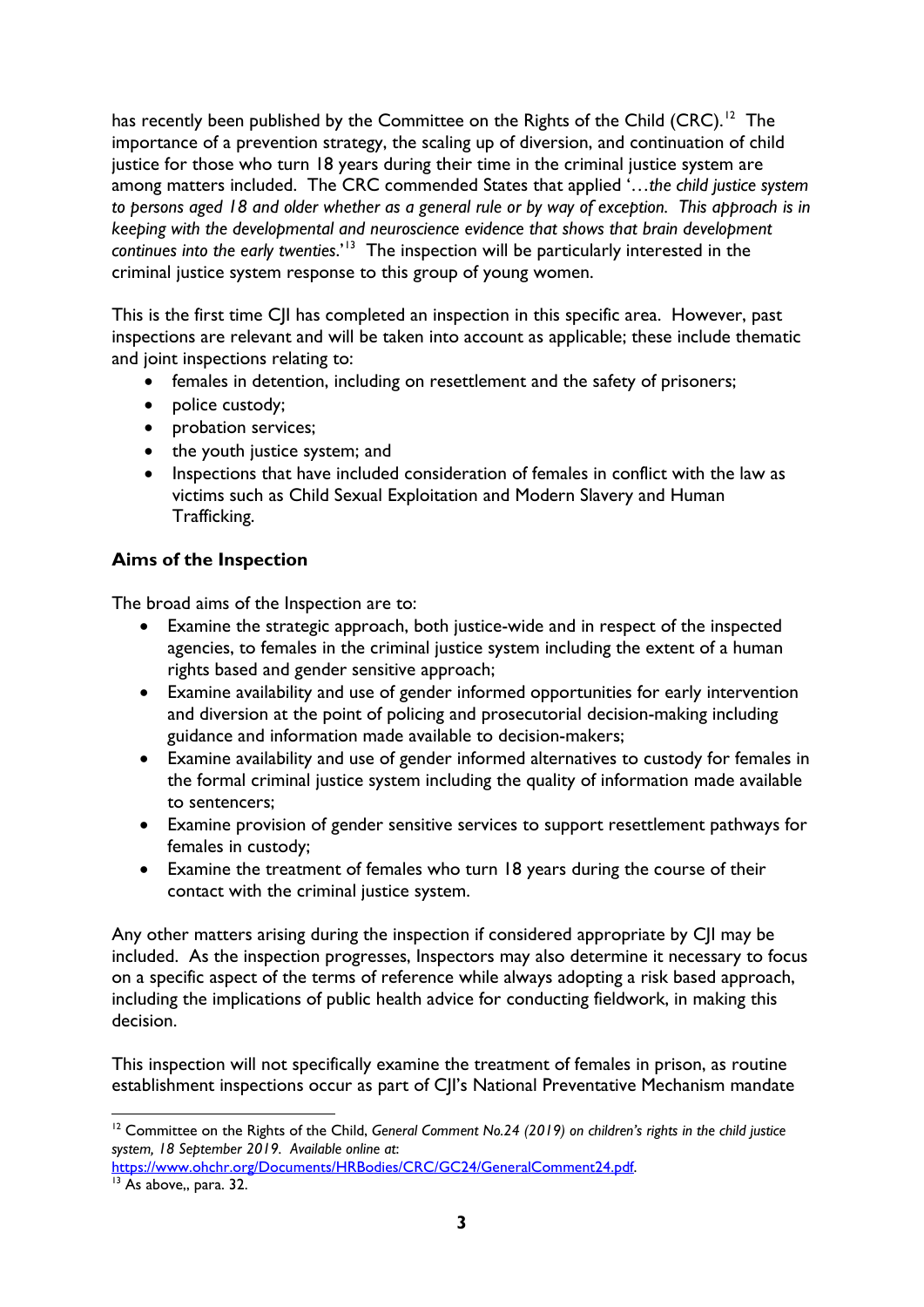and inspection programme. As an inspection of police custody has also been recently completed,<sup>[14](#page-3-0)</sup> Inspectors will seek to avoid duplication and not include this as the main focus of the current inspection.

In 2020-21 CJI is also undertaking an inspection of bail and remand. Inspectors will be mindful to avoid duplication and this may include joining elements of fieldwork where this is considered appropriate and practicable.

### **Methodology**

The inspection will be based on the Inspection Framework, the three main elements of the inspection framework are:

- **•** Strategy and governance;
- **•** Delivery; and
- **•** Outcomes.

Constants in each of the three framework elements and throughout each inspection are equality and fairness, together with standards and best practice. The inspection methodology can be found at [www.cjini.org.](http://www.cjini.org/)

CII is cognisant of the current circumstances and uncertainty arising from the Covid-19 pandemic which will inform designing and carrying out fieldwork for the inspection (see below) and may impact timing.

#### *Design and Planning*

Preliminary research has been undertaken including review of relevant documentation such as previous inspection and other reports, publicly available criminal justice system statistics, relevant international standards and any documentation provided by the criminal justice agencies.

#### *Delivery*

- **•** Terms of reference will be prepared and shared with the PSNI, the PPS, the NICTS, the PBNI, the YJA, and the NIPS prior to the commencement of the inspection. Liaison officers for each body should be nominated for the purposes of the inspection.
- **•** Inspected agencies will be given the opportunity to complete a self-assessment of their approach to females in conflict with the law, and to provide an outline of current process and any management information deemed relevant.
- **•** Management information, data and other relevant documentation held by the criminal justice agencies will be examined.
- **•** Interviews and focus groups will be conducted with stakeholders and criminal justice agency staff, to give an insight into the issues affecting females.
- **•** Opportunities to facilitate the participation of females who are experiencing, or have experienced, the criminal justice system will be explored.
- **•** A sample of Pre-Sentence/Magistrates' Court reports, YJA reports for court and the PPS, and case files may also be examined to help understand how decision making and practice is gender informed.

<span id="page-3-0"></span><sup>14</sup> CJI and RQIA, *Police Custody: The Detention of Persons in Northern Ireland, September 2020*. *Available online at:* <http://cjini.org/TheInspections/Inspection-Reports/2020/July-September/Police-Custody>